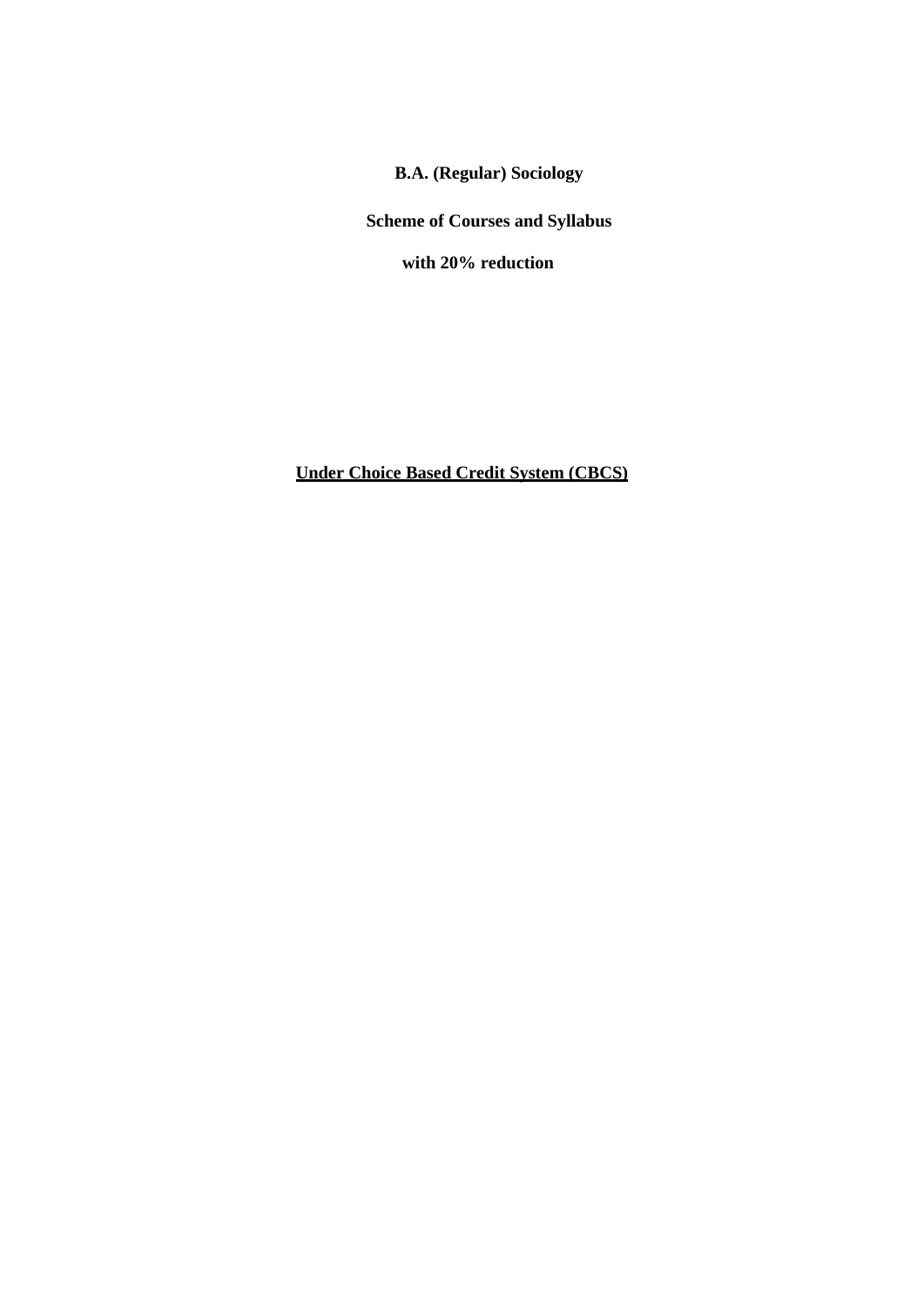# **SEMESTER – I**

#### **REGULAR COURSE**

#### **DSC-1(A): INTRODUCTION TO SOCIOLOGY**

#### **Course Objective:**

This course is a broad introduction to the discipline of sociology. It familiarizes the students with the history and some of the fundamental concepts and concerns of the discipline.

#### 1. **Nature and Scope of Sociology**

History of Sociology

Relationship of Sociology with other Social Sciences:

Anthropology

History

2. **Sociological Concepts**

Status and Role

Groups

**Culture** 

Socialization

Structure and Function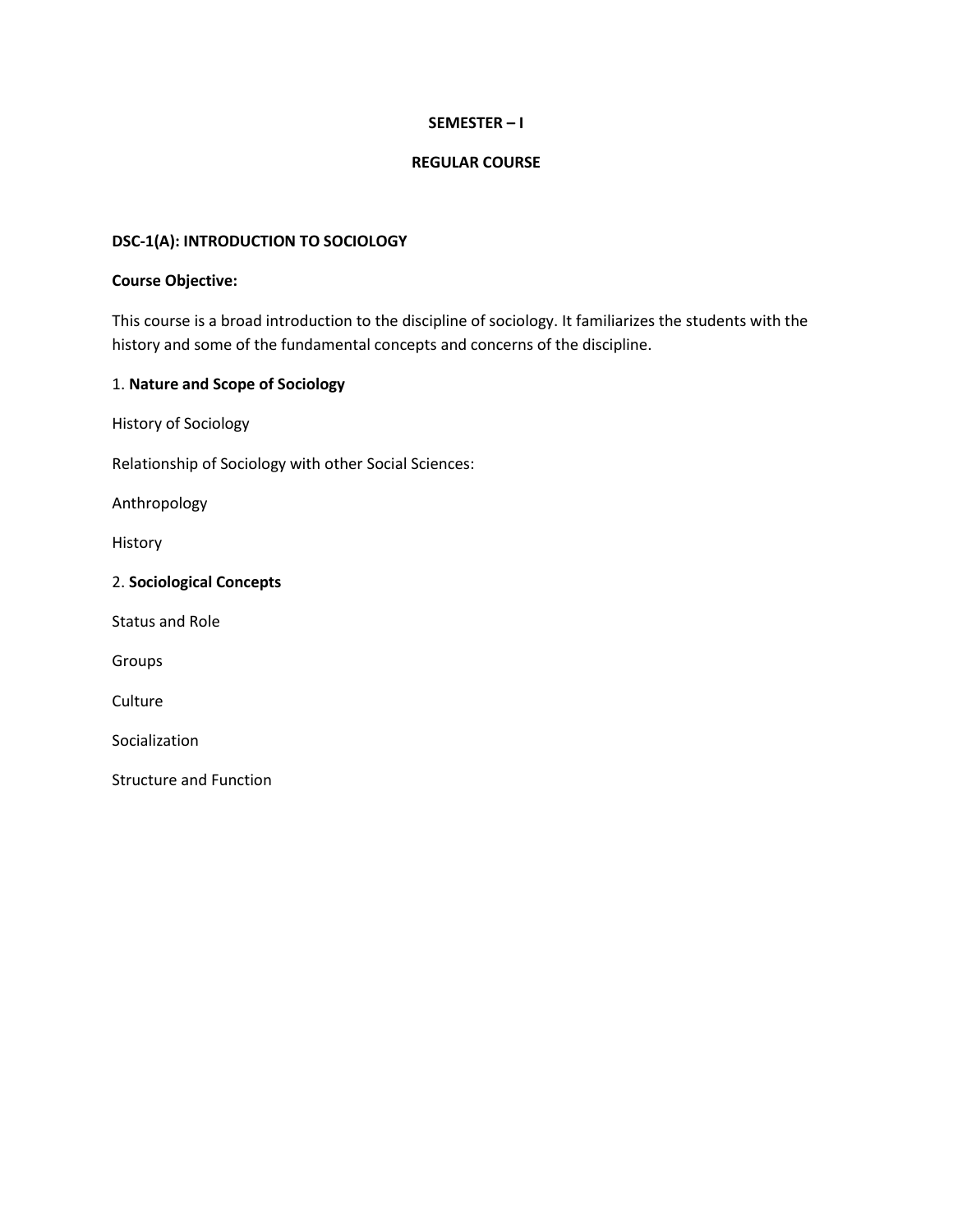# **SEMESTER – III**

# **REGULAR COURSE**

# **DSC-1(C): SOCIOLOGICAL THEORIES**

#### **Course Objective:**

The course introduces the students to the classical sociological thinkers, whose work has shaped the discipline of sociology.

# 1. **Karl Marx**

Materialist Conception of History

Class Struggle

### 2. **Emile Durkheim**

Social Fact

Forms of Solidarity

#### 3. **Max Weber**

Ideal Types and Social Action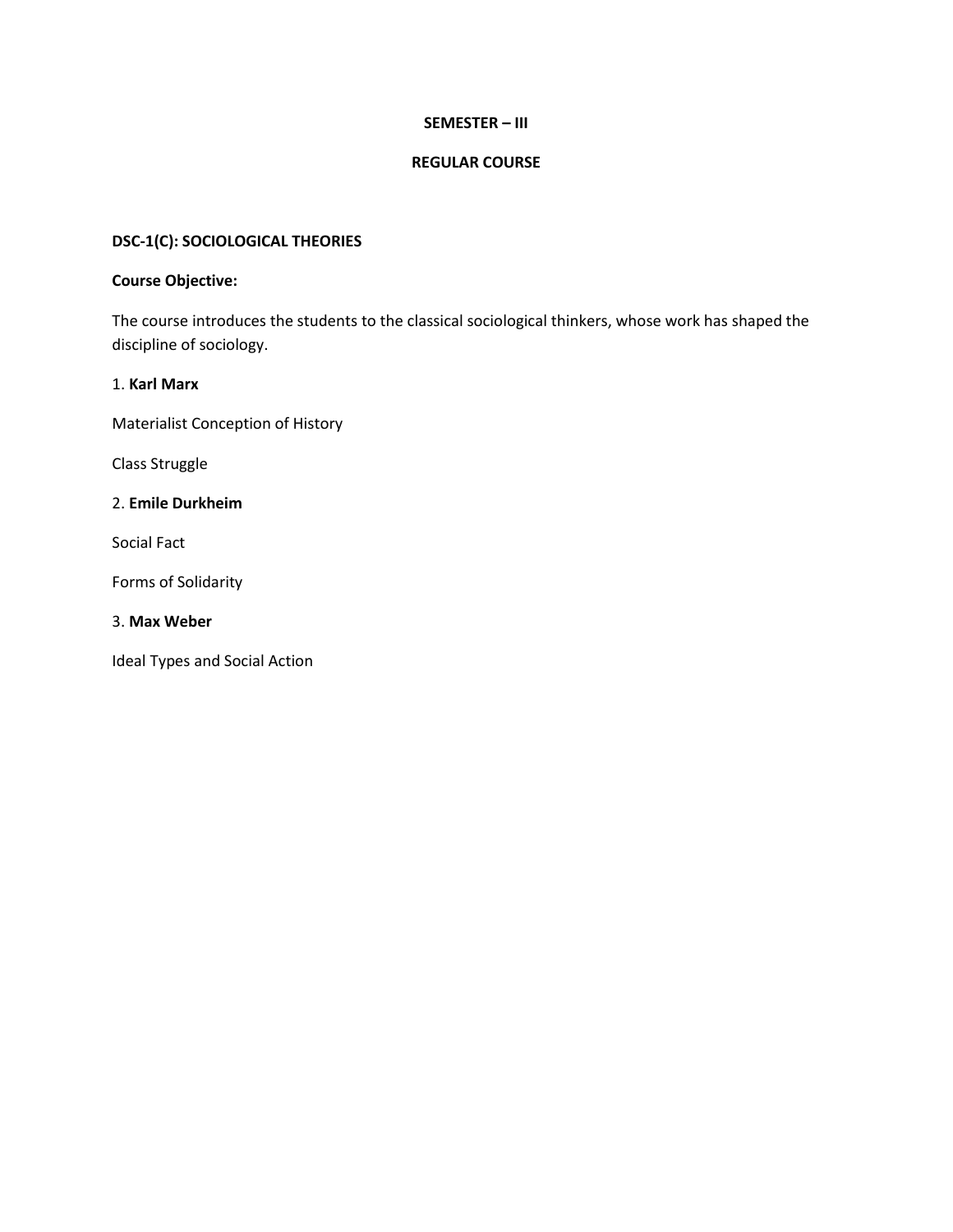#### **SEMESTER – III**

#### **SKILL ENHANCEMENT COURSE**

#### **SEC-1: TECHNIQUES OF SOCIAL RESEARCH**

#### **Course Objective:**

This course aims to enhance the skills of students to understand and use techniques employed by social scientists to investigate social phenomena. With emphasis on formulating research design, methods of data collection, and data analysis, it will provide students with some elementary knowledge on how to conduct both, quantitative and qualitative research. The focus is on understanding through suggested exercises.

#### **1. Research Design**

Concepts & Hypotheses

Quantitative & Qualitative: Surveys & Ethnographies

Sampling Frameworks

#### **2. Data Collection**

Primary Sources

Secondary Sources

#### **3. Data Analysis**

Content Analysis

Narrative Analysis

Statistical Analysis: frequency distribution, measures of central tendency

# **4. Framing a Research Question**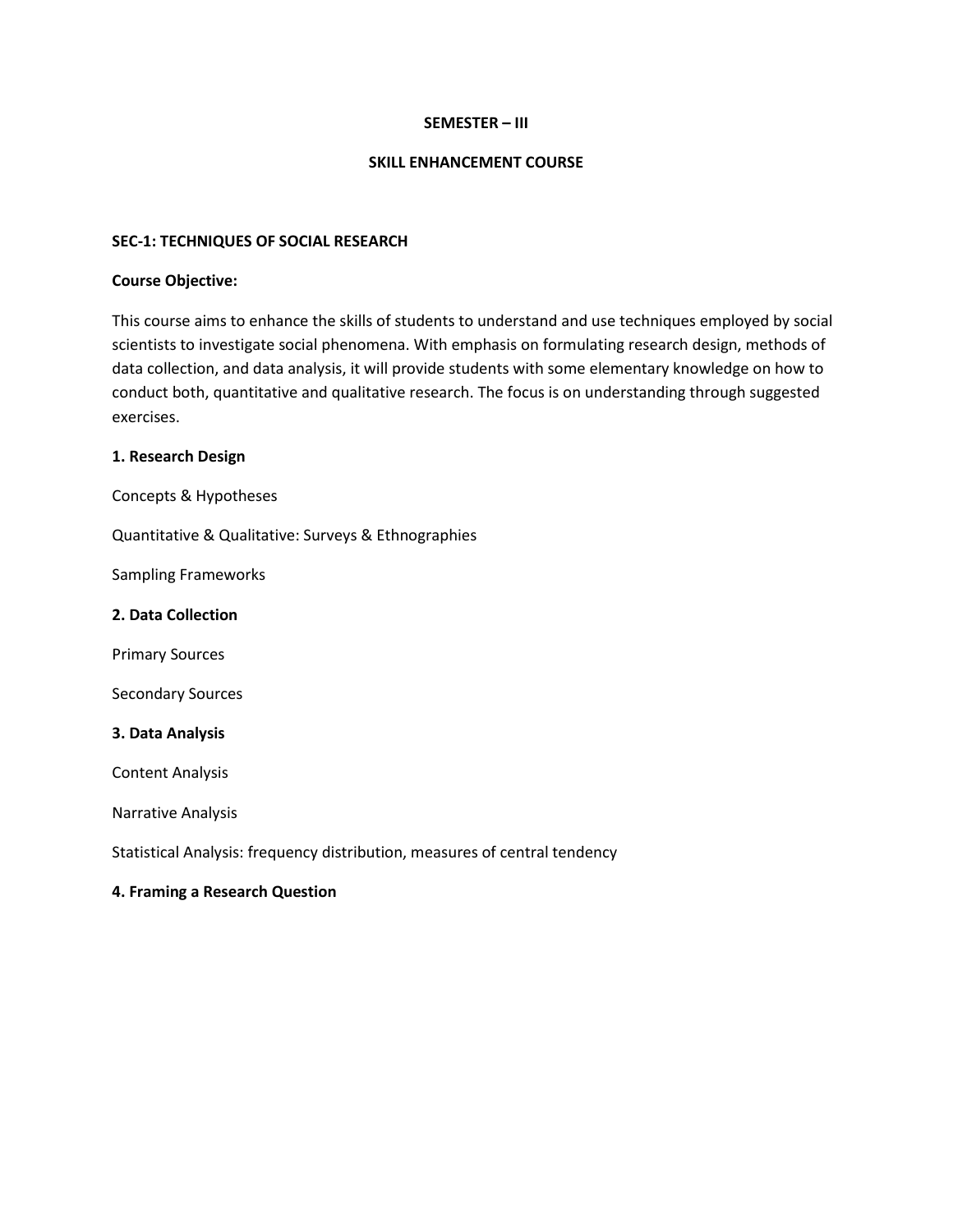#### **SEMESTER - V**

#### **DISCIPLINE SPECIFIC ELECTIVE**

#### **DSE-1(A): RELIGION AND SOCIETY**

#### **Course Objective:**

This course acquaints students with a sociological understanding of religion. It examines some forms of religion in India and its role in modern society.

# **1. Understanding Religion**

Sociology of Religion: Meaning and Scope

Sacred and Profane

Religion and Rationalization

#### **2. Religion in India**

Hinduism

Islam

Christianity

Sikhism

Buddhism

3. **Secularism** 

# **SEMESTER - V**

# **SKILL ENHANCEMENT COURSE 03 (SEC)**

#### **SEC-3: SOCIETY THROUGH THE VISUAL**